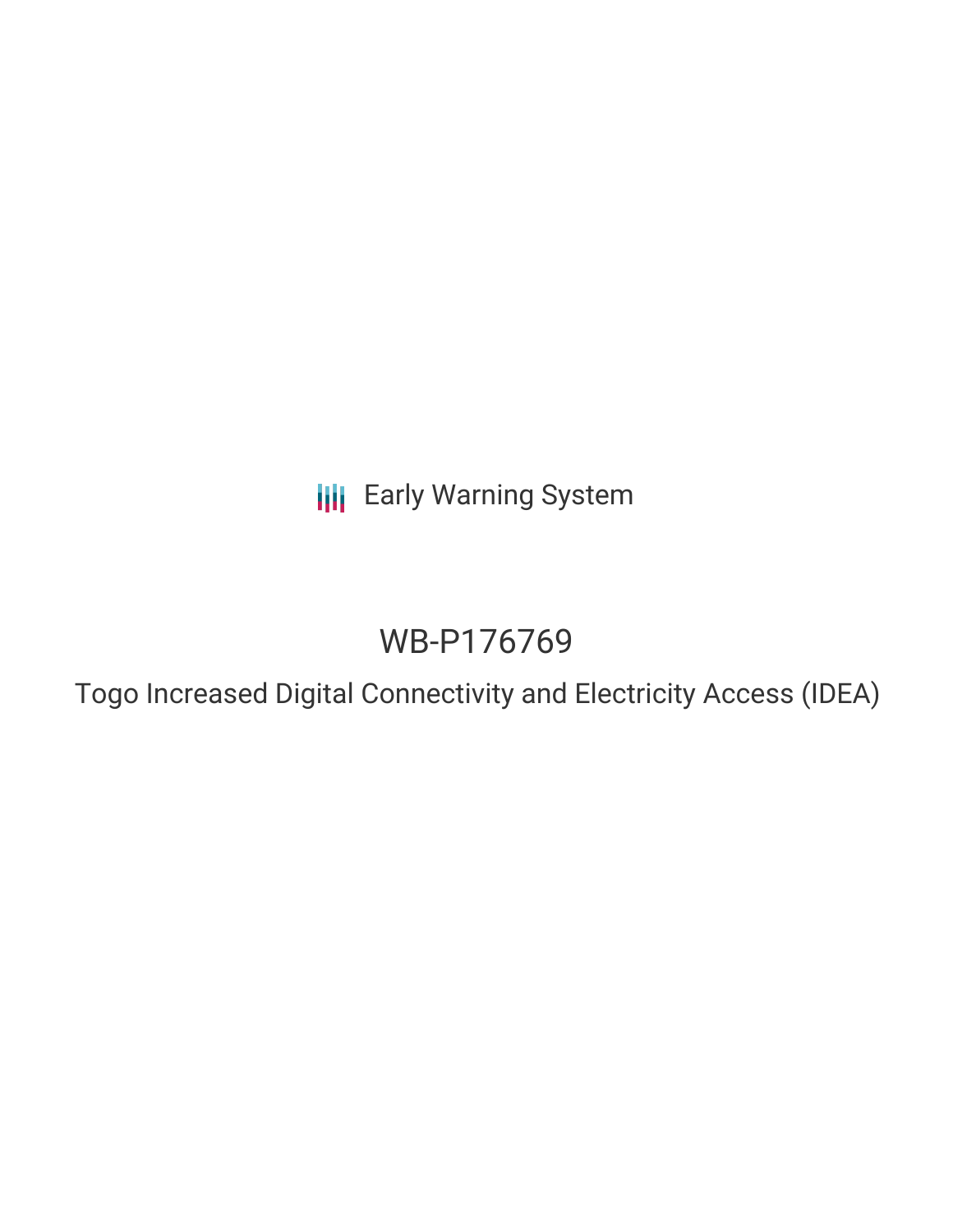

### **Quick Facts**

| <b>Countries</b>               | Togo                |
|--------------------------------|---------------------|
| <b>Financial Institutions</b>  | World Bank (WB)     |
| <b>Status</b>                  | Proposed            |
| <b>Bank Risk Rating</b>        | U                   |
| <b>Voting Date</b>             | 2022-05-26          |
| <b>Borrower</b>                | Ministry of Finance |
| <b>Sectors</b>                 | Energy              |
| <b>Investment Amount (USD)</b> | \$200.00 million    |
| <b>Project Cost (USD)</b>      | \$200.00 million    |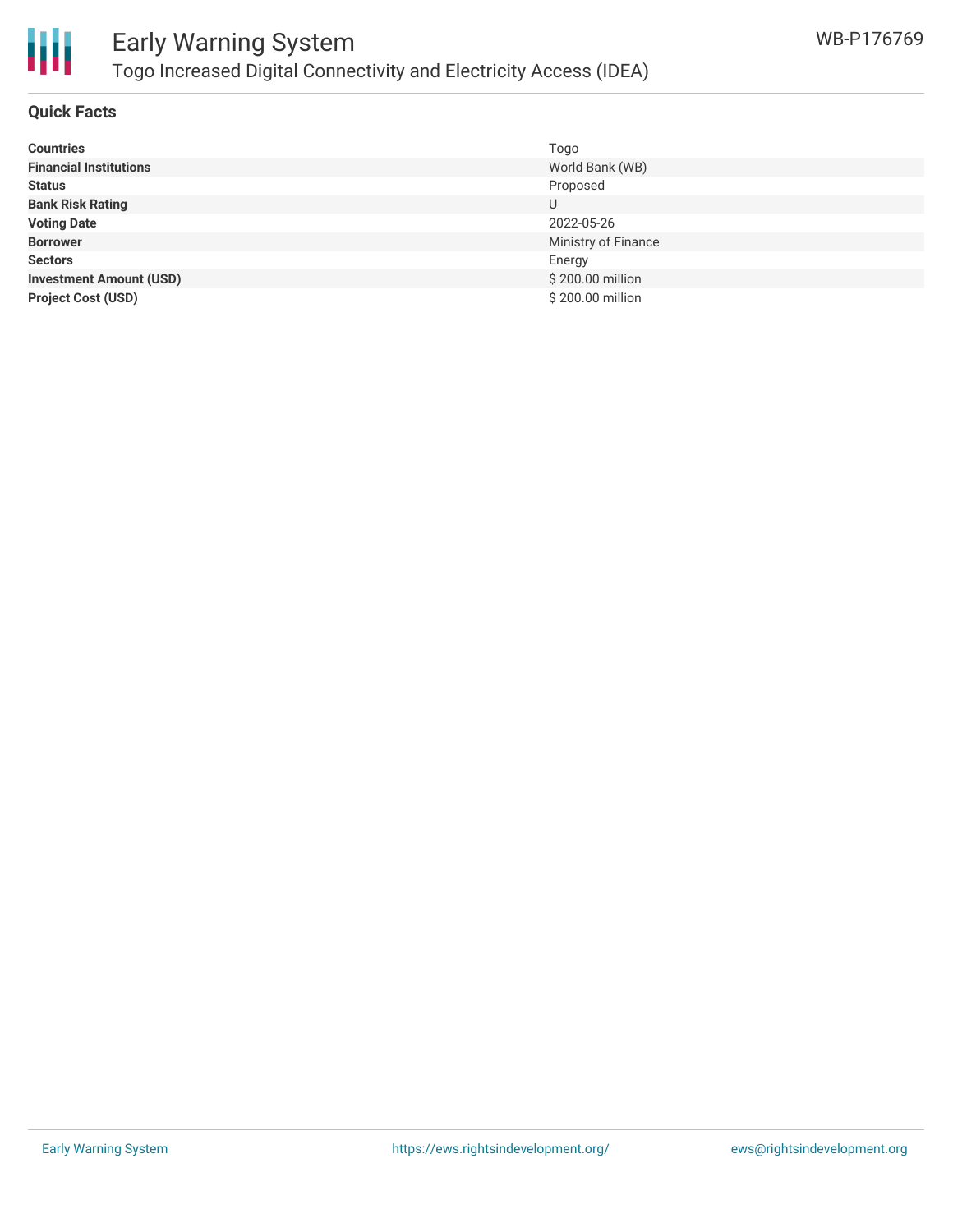

# **Project Description**

The Project Development Objective is (i) to improve the reliability of the transmission service in the northern region of Togo; (ii) to increase geographical coverage of electricity services through grid and off-grid access in selected areas; (iii) to increase geographic coverage of broadb and networks and access to digital services in selected areas; and (iv) to improve the operational performance of the distribution u tility CEET.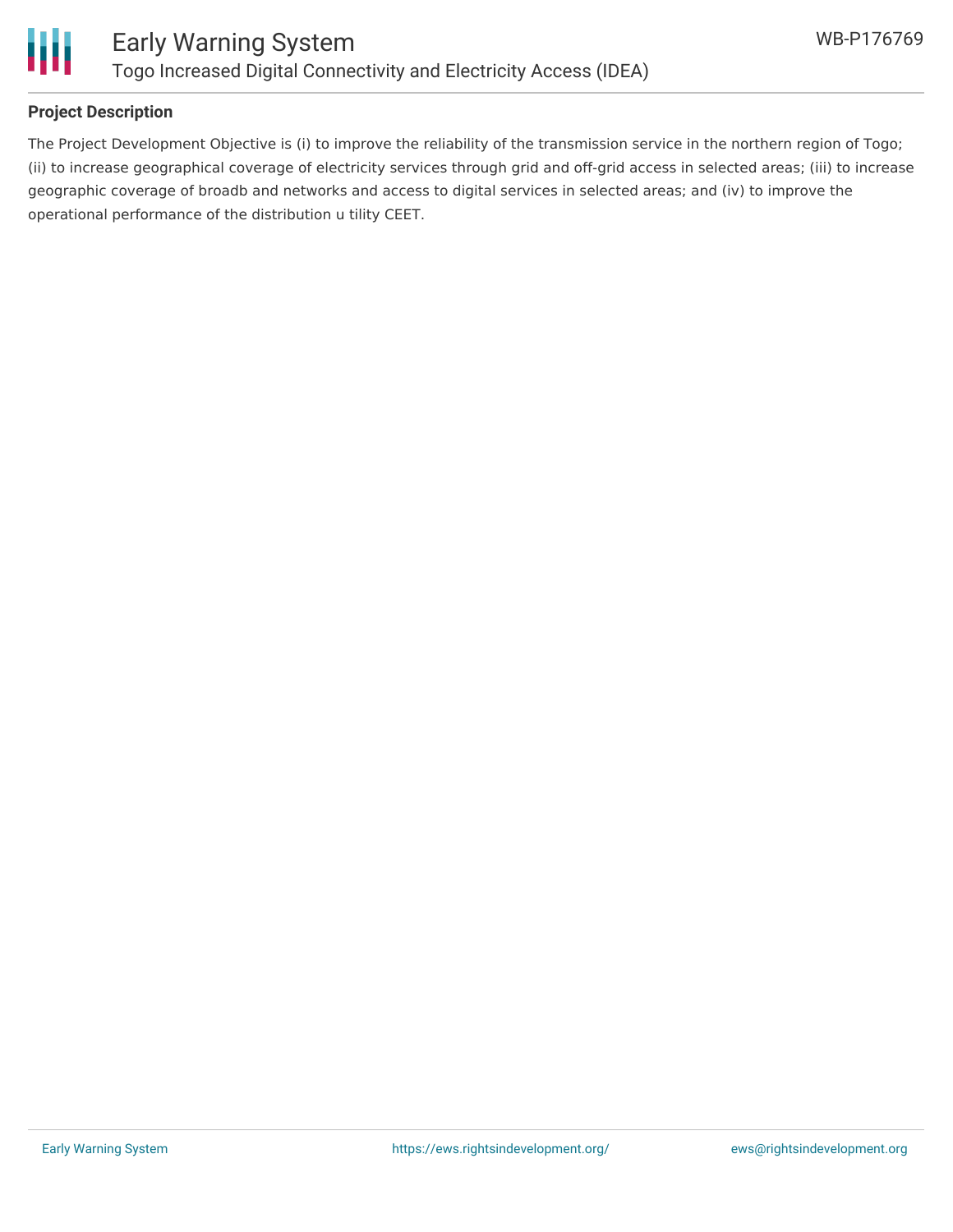

# Early Warning System Togo Increased Digital Connectivity and Electricity Access (IDEA)

# **Investment Description**

World Bank (WB)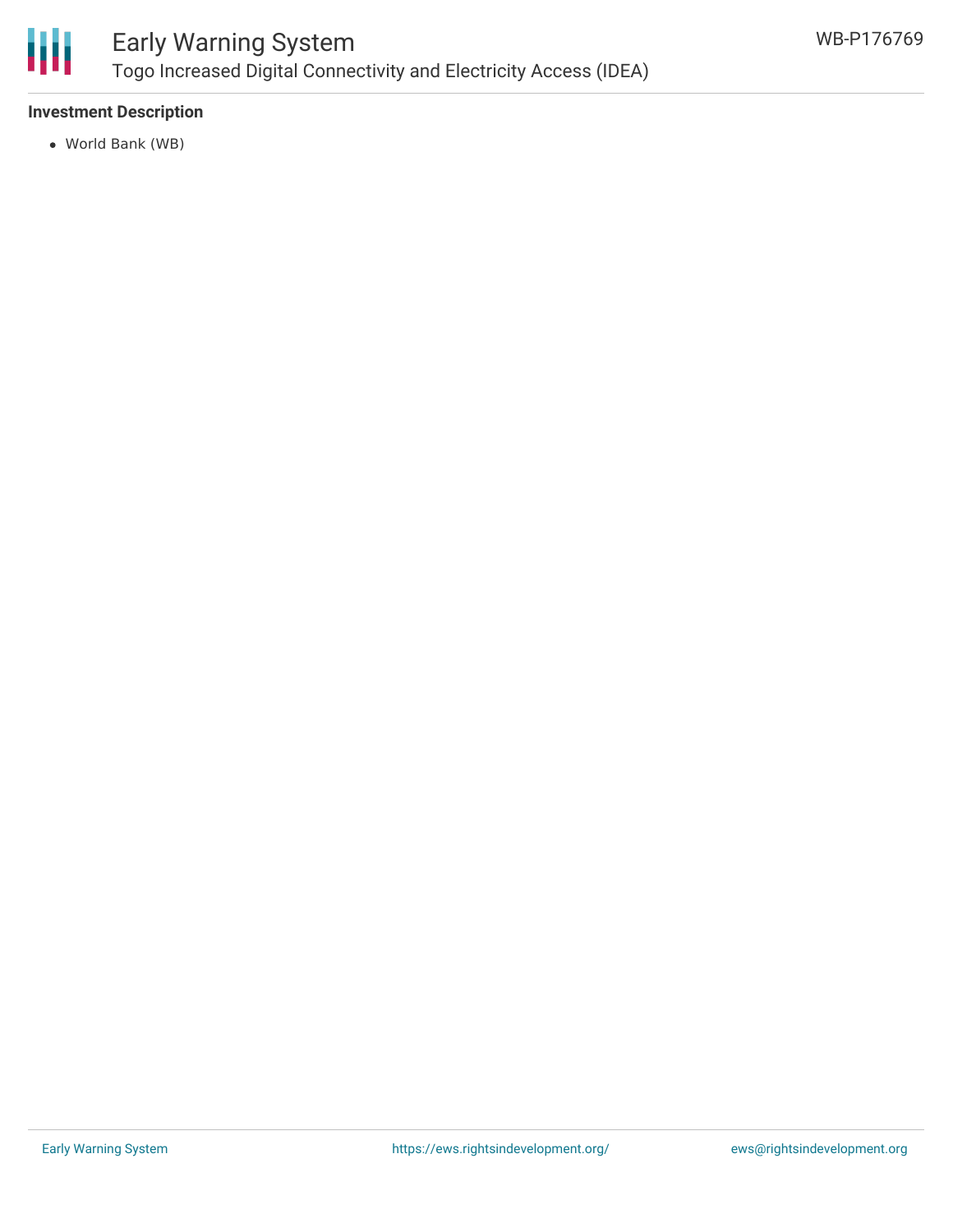

## **Contact Information**

Ministry of Finance Sani YAYA Ministre de l'Economie et des Finances

secretariat.ministre@economie.gouv.tg

#### ACCESS TO INFORMATION

To submit an information request for project information, you will have to create an account to access the Access to Information request form. You can learn more about this process at: https://www.worldbank.org/en/access-toinformation/request-submission

#### ACCOUNTABILITY MECHANISM OF THE WORLD BANK

The World Bank Inspection Panel is the independent complaint mechanism and fact-finding body for people who believe they are likely to be, or have been, adversely affected by a World Bank-financed project. If you submit a complaint to the Inspection Panel, they may investigate to assess whether the World Bank is following its own policies and procedures for preventing harm to people or the environment. You can contact the Inspection Panel or submit a complaint by emailing ipanel@worldbank.org. Information on how to file a complaint and a complaint request form are available at: https://www.inspectionpanel.org/how-tofile-complaint